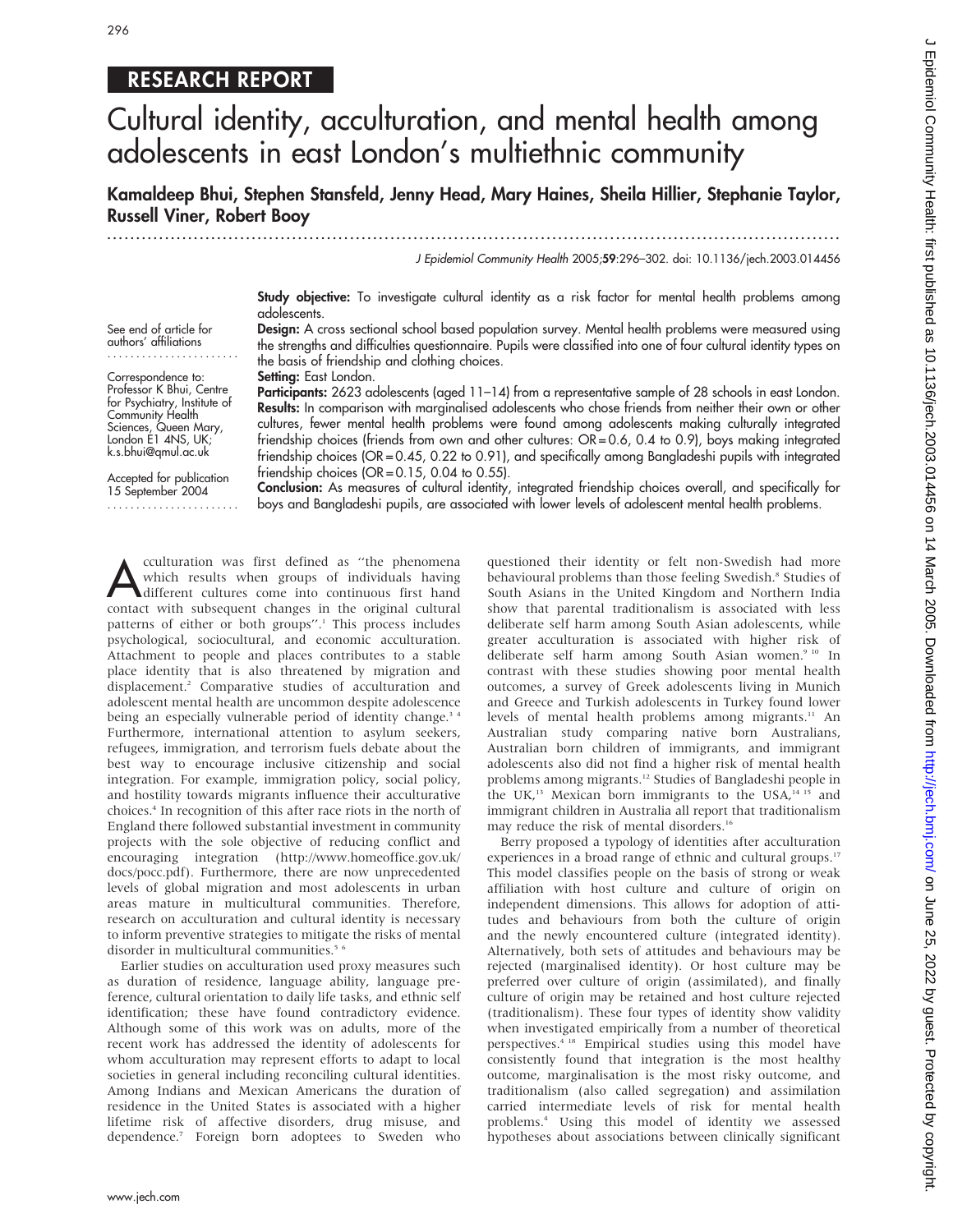mental health problems and cultural identity of adolescents from a range of ethnic groups.

#### METHODS

#### Design and sample selection

We conducted a cross sectional school based survey of a representative sample of 2790 adolescents from year 7 (11–12 years) and year 9 (13–14 years) attending schools in east London in 2001. All 42 eligible schools in the three geographically defined London boroughs were stratified by borough and school type (comprehensive, voluntary, other). Comprehensive schools are open to all children, and are banded so that there is a balance of ability across the school. Voluntary schools are mostly set up by churches or other religions and a few by charities. Thirty schools were randomly selected within strata to ensure representation by borough and school type. Within the 28 schools that agreed to take part, four representative mixed ability classes were selected (two from year 7 and two from year 9). Written informed consent was sought from each school's head teacher, and from each participating adolescent, parents were fully informed about the study and given the opportunity to opt out. In addition we met with local teachers, parents, health and social care professionals, to seek advice on the research process. The local research ethics committee approved the study.

#### Mental health measures

Mental health was measured using the self report strengths and difficulties questionnaire (SDQ). Although the validity of mental health outcome measures has been questioned when applied across cultures, this usually refers to diagnostic measures or psychopathological measures rather than symptom based or behavioural measures. Furthermore, the SDQ is psychometrically valid and has been used in large surveys of young people in multicultural community samples, including studies in Bangladesh.<sup>19-21</sup> A total difficulties score (0-40) is derived by summing four subscale scores (emotional symptoms, conduct problems, peer problems, hyperactivity). Young people were considered to have ''mental health problems'' if they scored 17.5 or more, a threshold that is based on scores in national data where 10% (9.4% boys, 9.0% girls) of the sample scored within the "high scorer" band.<sup>20</sup> This threshold in self report questionnaires distinguishes those receiving mental health services from those not receiving services and was used to classify SDQ scores to a binary outcome in analyses.<sup>19</sup> The self report versions of this instrument show acceptable levels of correlation with parent and teacher ratings.<sup>19</sup>

#### Ethnicity and culture indicators

Ethnic group membership was based on self report using ethnic categories from the 2001 UK census, supplemented by questions on national group. In this paper we report data on the nine largest ethnic groups: white UK ( $n = 581$ ), whiteother ( $n = 161$ ; white ethnic groups of non-UK origin), mixed ethnicity  $(n = 191)$ ; one parent was white and one nonwhite), Indian ( $n = 250$ ), Pakistani ( $n = 184$ ), Bangladeshi  $(n = 690)$ , black Caribbean  $(n = 166)$ , black African  $(n = 279)$ , black British  $(n = 121;$  total number = 2623). Cultural identities are expressed through choices over food, friends, leisure pursuits, and clothes.<sup>9</sup> In this health survey we included questions on cultural preferences of friends and clothes to assess cultural identity. Friendships offer social support and group belonging, including racial group belonging.9 22 Clothing choices are visible markers of religious and cultural group membership and are a source of conflict between parents and children.<sup>23</sup> We piloted the questions and conducted debriefs to ensure face and content validity, and to maximise response rates by improving the clarity and ease of completion of the questionnaire. Although we wished to use the term "culture" in the questionnaire, the term "race" was used as the pilot studies and debriefing showed that adolescents were unable to make sense of the words "culture" or "ethnic group". Adolescents understood the word race and its relation to skin colour, lifestyles, food, dress, and religion—that is, cultural elements were incorporated in their use of the term race.

We classified cultural identity on the basis of pupil's choice of friends and of clothing using four questions (appendix 1 cultural identity questions). Each question had had four Likert scale items (scores 1 to 4). These were re-coded into binary variables using a threshold score of 2 or less to designate weak endorsement and 3 or more to designate strong endorsement of each statement. Using these questions and thresholds each pupil's binary responses reflected weak or strong identification with ''own'' (questions 1 and 3) and "other" cultural groups (questions 2 and 4) for any one domain (friendship or clothing). These binary variables were combined to classify pupils into one of Berry's identity categories: integration, assimilation, traditionalism, marginalisation for clothing, and friendship choices (table 1).<sup>17</sup> We also asked questions about speaking English or another language at home. Our approach assumed that clothing and friendship choices were independent measures of cultural identity. The questions were suitable for all adolescents, as the cultural identity of white adolescents living in inner city areas is also of interest if minority status can confer a greater risk of mental disorder.<sup>24</sup>

#### Analyses and measuring confounders

Statistical analyses were weighted to take account of unequal probabilities of selection. As the sample used a stratified cluster design with pupils clustered within schools, standard errors and 95% confidence intervals for means and proportions were calculated using survey estimation (svy and cluster) commands available in Stata 5.0. This produces robust standard errors for the sampling strategy. Potential confounds included year group, school, borough, free school meals (a valid measure of household income<sup>25-27</sup>; parental car ownership (none or one or more as a measure of socioeconomic status), number of rooms in the home (as a measure of socioeconomic status), religion (none, Christian, Hindu, Sikh, Muslim, other), duration of stay in the UK (years), gender, and ethnic group. We also used the friends subscale of the ''multidimensional scale of perceived social support'' for adjustment in models in which social support may confound the relation between friendship based classification of identity and mental health problems.<sup>28</sup> High and low social support as a binary variable was entered into the model using the median as the threshold for classification. We also stratified by gender, and by specific ethnic groups. For ethnic group subanalyses, we only reported findings reaching a significance of  $p<0.01$  to reduce chance findings. In logistic regression models the marginalised group, the most morbid group, was the reference group. A gender by year group interaction was included in the

| Table 1 Berry's model of acculturation after migration |  |     |  |  |  |  |  |
|--------------------------------------------------------|--|-----|--|--|--|--|--|
| Strong identifications with:<br>Other                  |  |     |  |  |  |  |  |
|                                                        |  |     |  |  |  |  |  |
|                                                        |  |     |  |  |  |  |  |
|                                                        |  |     |  |  |  |  |  |
|                                                        |  |     |  |  |  |  |  |
|                                                        |  | Own |  |  |  |  |  |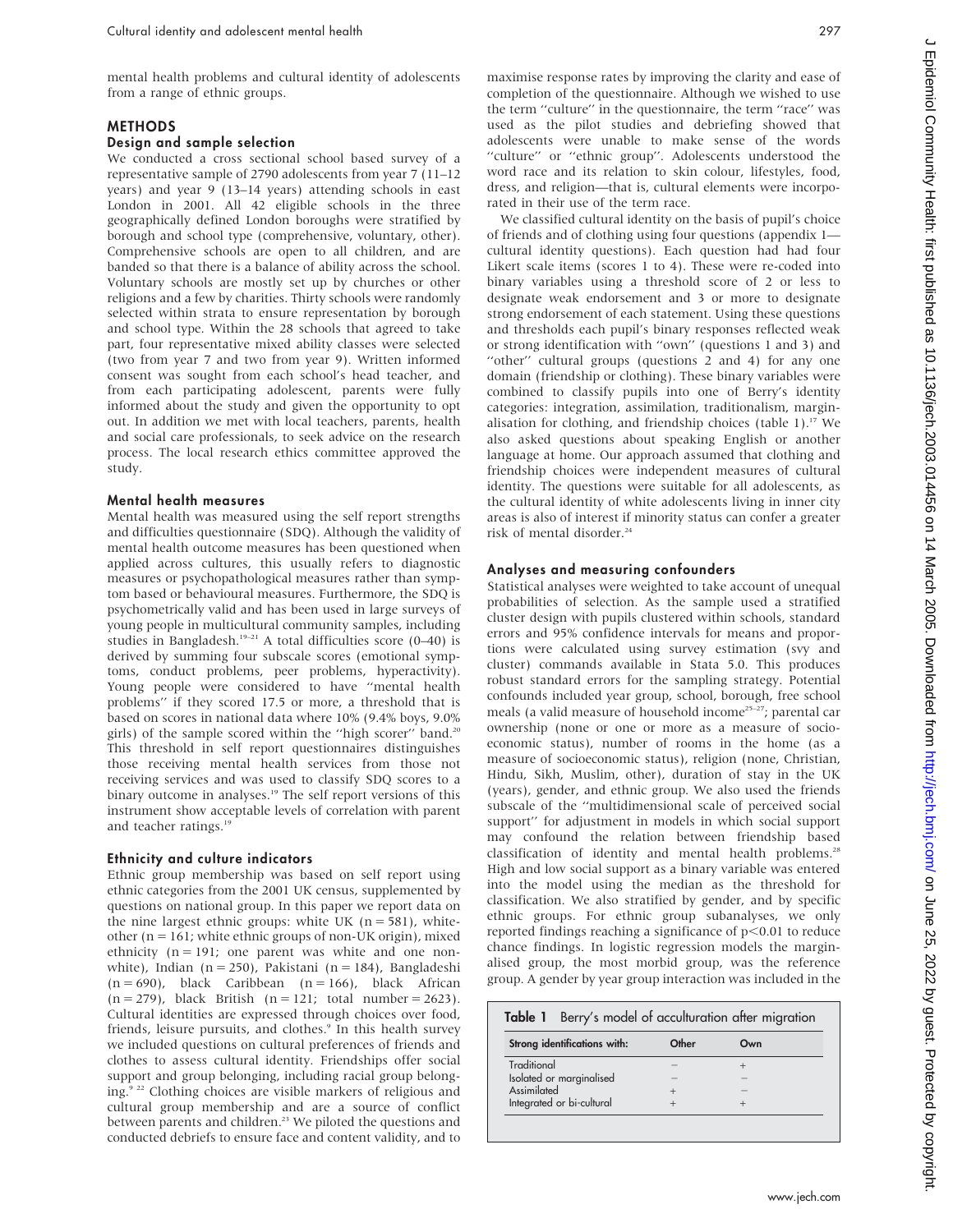|            |                     | White     | White-<br>other | Mixed     | Indian    | <b>Bangladeshi</b> | Pakistani | <b>Black</b><br>Caribbean | <b>Black</b><br>African | <b>Black British</b> |
|------------|---------------------|-----------|-----------------|-----------|-----------|--------------------|-----------|---------------------------|-------------------------|----------------------|
| Friendship |                     | $n = 529$ | $n = 116$       | $n = 165$ | $n = 231$ | $n = 601$          | $n = 165$ | $n = 133$                 | $n = 243$               | $n = 110$            |
| choices    | % Response<br>rate+ | 91        | 72              | 86        | 92.5      | 87.1               | 89.7      | 80.1                      | 87.1                    | 90.9                 |
|            | Marginalised        | 14.8      | 20.1            | 19.6      | 17.4      | 14.1               | 17.1      | 11.8                      | 17.8                    | 13.4                 |
|            | Traditional         | 29.4      | $15.8**$        | $17.1**$  | 22.9      | $52.5***$          | 37        | 31.8                      | $20.2*$                 | 25.7                 |
|            | Assimilated         | 16.6      | 27              | 34.3      | 30.8      | $5.6***$           | 12.1      | 15.1                      | 20.7                    | 21.3                 |
|            | Integrated          | 39.1      | 37.1            | $30*$     | 29        | 27.8               | 33.8      | 41.4                      | 41.3                    | 39.5                 |
| Clothing   | Responders          | $n = 527$ | $n = 116$       | $n = 164$ | $n = 231$ | $n = 601$          | $n = 164$ | $n = 131$                 | $n = 234$               | $n = 111$            |
| choices    | % Response<br>rate+ | 90.7      | 72              | 85.9      | 92.4      | 87.4               | 98.8      | 71.2                      | 83.9                    | 91.7                 |
|            | Marginalised        | 33        | 47.1            | 37.8      | 37.4      | 38.1               | 38.1      | 32.2                      | 41.1                    | 36.0                 |
|            | Traditional         | 36.1      | $17.9***$       | $23.9*$   | $21.1**$  | $21.1***$          | 29.6      | 27.8                      | $21.8***$               | 23.7                 |
|            | Assimilated         | 5.0       | 10.4            | $17.5***$ | $20.4***$ | $16.9***$          | $13.7**$  | $11.1*$                   | $18.6***$               | $17.4***$            |
|            | Integrated          | 26.3      | 24.6            | 20.8      | 21.1      | 24                 | 18.7      | 28.9                      | $18.6***$               | 22.9                 |

Response rate to cultural identity questions. p Values calculated from weighted LR models using marginalised group as baseline, and comparing with white ethnic group (\*p $\leq 0.05$ ; \*\*p $\leq 0.01$ ; \*\*\*p $\leq 0.001$ ; \*\*\*\*p $\leq 0.001$ ).

final model as girls were more likely to be in year 9 than 7  $(OR = 1.57, 1.01$  to 2.42,  $p = 0.04$ ).

# RESULTS

## The sample

Invitation letters were sent to 3395 pupils of whom 73 were found to have left the school. Of the remaining 3322 pupils, 2790 completed a survey questionnaire (84% response rate). At the time of survey, other non-responders were accounted for by sickness (3%), absence because of holiday or other preagreed reason (2%), with 7% being absent for unknown reasons. Only 0.4% of pupils refused to take part, and 3.1% of parents opted for their child not to participate in the study. Only 2% of pupils spoke no or little English at school and were assisted with completion by teachers and the research team, but language difficulties did not preclude anyone from participating. Twenty per cent ( $n = 525$ ) of adolescents were born outside of the UK; from among these complete data on duration of stay in the UK were available for 514 adolescents. Of those not born in the UK 39% had been in the UK for less than five years, 28% for between 6 and 10 years, 29% for less than 10 years, and 4.5% almost all their lives. We asked about religion: 555 (21.3%) expressed not having a religion, 678 (26%) were Christian, 1137 (43.6%) were Muslim, 87 (3.3%) were Hindu, 68 (2.6%) were Sikh, and 82 (3.2%) either did not know, or gave another religious group  $(n = 30)$ . The prevalence of eligibility for free school meals varied from 22% for Indian adolescents to 66% for Bangladeshi adolescents. Reported car ownership was lowest among Bangladeshi (60%) and highest among Pakistani (85%) households. The number of rooms in any household varied from 1 to 19. The mean number of rooms did not vary greatly by ethnic group. The lowest mean number of rooms (3.9) was reported for white-other and black African households; the greatest mean number of rooms was reported by pupils of Indian (4.7) and Pakistani (4.9) origin.

# Cultural identity

Bangladeshi pupils had the most traditional friendship choices (table 2). South Asian groups (Bangladeshi, Pakistani, and Indian) were the least integrated. About 40% of white and black children had same cultural and cross cultural (integrated) friendship choices. A large proportion of all young people had marginalised clothing choices. On the basis of clothing choices, in comparison with the boys, girls were more likely to be classified as traditional ( $OR = 1.48$ , 1.2) to 1.84,  $p<0.001$ ; see table 3). Gender was not significantly associated with cultural identity classification on the basis of friendship choice. We treated identity on the basis of clothing and friendship choices as independent measures on different domains of identity. In support of this approach the correlation between the two measures was low (pairwise correlation coefficient: 0.17) showing agreement for between 25% (traditional) and 53% (integrated) of pupils. Overall, there was 36.4% agreement ( $\kappa = 0.16$ ). The pilot studies supported the face and content validity of the measures. As a test of concurrent validity we assessed whether speaking English at home was related to specific patterns of clothing and friendship choices. In comparison with adolescents with marginalised choices, those not speaking English at home were more likely to have traditional friendship choices  $(OR = 1.5, 1.19 \text{ to } 2.0, p = 0.001)$ . In support of the conceptual basis of the variable, they were also less likely to have assimilated friendship choices ( $OR = 0.53$ , 0.39 to 0.72,  $p<0.001$ ) or integrated friendship choices (OR = 0.72, 0.56 to 0.93). In contrast with expectation those not speaking English at home were less likely to have traditional clothing choices (OR = 0.78, 0.63 to 0.97,  $p = 0.03$ ).

#### Gender effects

Girls were more likely to have mental health problems (153 of 1331 compared with 120 of 1252; 11.5% compared with 9.3%, OR = 1.3, 0.99 to 1.7,  $p = 0.06$ ). In unadjusted analyses stratified by gender, boys with integrated friendship choices, and girls with integrated clothing choices had fewer mental health problems (table 3). On stratifying by gender and adjusting for confounds, lower levels of mental health problems were found among girls classified as having integrated clothing choices (compared with girls making marginalised clothing choices;  $OR = 0.52$ ,  $0.29$  to 0.93,  $p = 0.03$ ), and among boys making integrated friendship choices (compared with boys making marginalised friendship choices; OR = 0.45, 0.22 to 0.91,  $p = 0.03$ ).

#### Fully adjusted analyses

Table 4 shows that when gender is included in the fully adjusted model, the lower risk of mental health problems among those making integrated friendships is sustained. The findings for friendship choices were also sustained after adjustment for social support from friends ( $OR = 0.61$ , 0.39 to 0.95,  $p = 0.03$ ). In this model high social support was also associated with some reduced risk of mental health problems  $(OR = 0.7, 0.5$  to 0.98,  $p = 0.04$ ). The association between integrated clothing choices and fewer mental health problems remains non-significant.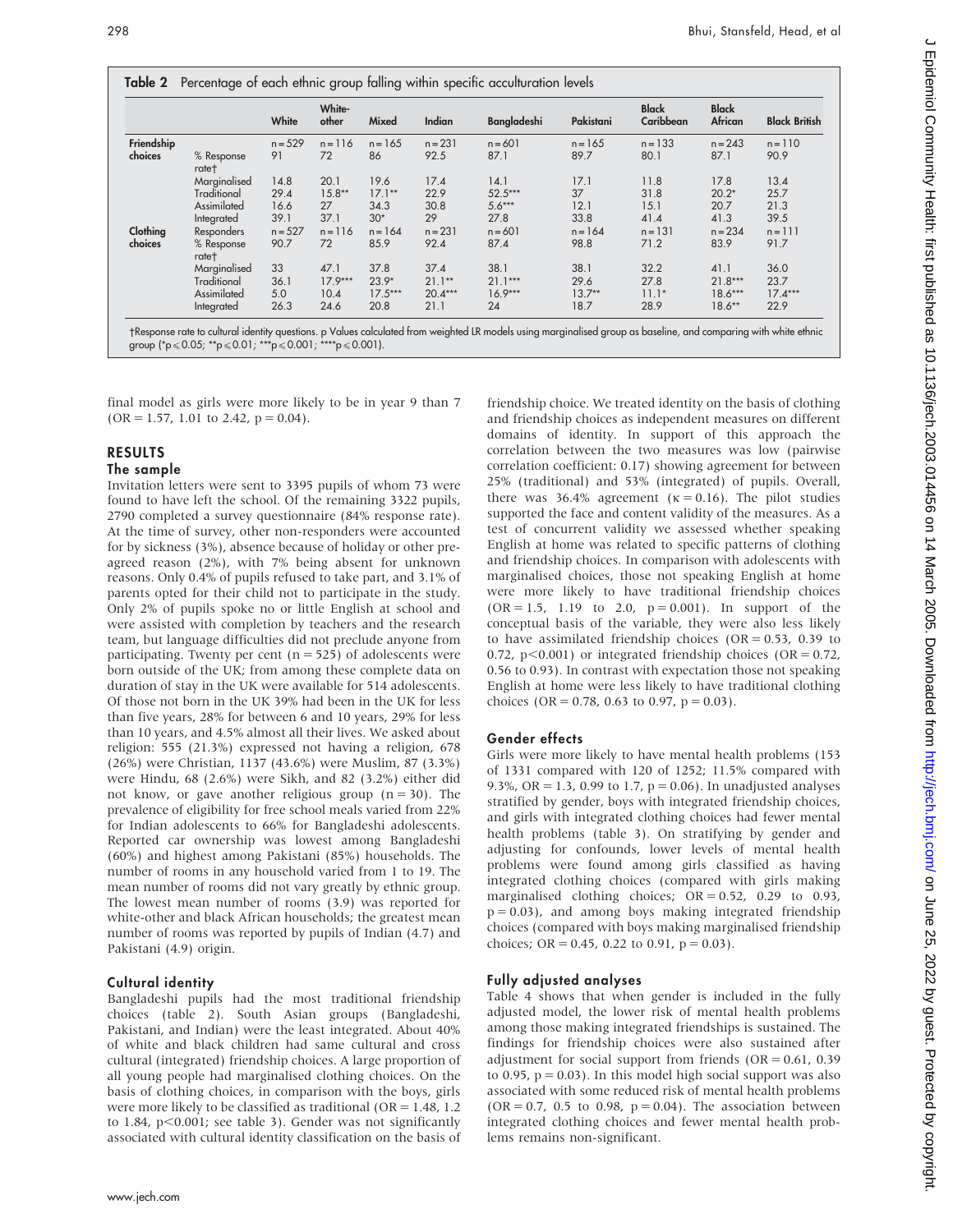|                            | Girls          |                |            |                       | <b>Boys</b> |                |            |                       |         |
|----------------------------|----------------|----------------|------------|-----------------------|-------------|----------------|------------|-----------------------|---------|
|                            |                | SDQ cases      | Odds ratio | <b>95%CI</b>          | p Value     | SDQ cases      | Odds ratio | 95%CI                 | p Value |
| <b>Identity</b><br>choices | Identity types | $n/N$ (%)      |            |                       |             | $n/N$ (%)      |            |                       |         |
| Clothing                   | Marginalised   | 50/416(12)     |            |                       |             | 38/429(8.4)    |            |                       |         |
| choices                    | Traditional    | 34/350 (10.2)  | 0.8        | $0.5 \text{ to } 1.3$ | 0.45        | 23/235(9.7)    | 1.2        | $0.7$ to $2.1$        | 0.56    |
|                            | Assimilated    | 26/170 (14.6)  | 1.3        | $0.8 \text{ to } 2.1$ | 0.34        | 13/139 (9.2)   | 1.2        | $0.6 \text{ to } 2.1$ | 0.82    |
|                            | Integrated     | 18/256 (6.8)   | 0.5        | 0.3 to 0.99           | 0.03        | $21/270$ (7.5) | 1.1        | $0.5$ to $1.6$        | 0.67    |
| Friendship                 | Marginalised   | 25/195 (12.8)  |            |                       |             | 20/164 (11.7)  |            |                       |         |
| choices                    | Traditional    | 38/377 (9.9)   | 0.8        | $0.4 \text{ to } 1.3$ | 0.3         | $33/366$ (8.7) | 0.72       | $0.4 \text{ to } 1.3$ | 0.28    |
|                            | Assimilated    | 31/234(12.8)   |            | $0.6 \text{ to } 1.8$ | 1.0         | 18/157(11.4)   | 0.97       | $0.5$ to $1.9$        | 0.93    |
|                            | Integrated     | $35/389$ (9.4) | 0.7        | $0.4$ to $1.2$        | 0.2         | 25/386(6.1)    | 0.5        | $0.3$ to $0.9$        | 0.02    |

# Ethnic group effects

We stratified the fully adjusted analyses by ethnic group. Only two findings were highly significant. On friendship choices, integration was protective only among South Asians  $(OR = 0.25, 0.12$  to 0.54,  $p < 0.001$ ), this finding remained significant only for Bangladeshi adolescents  $(OR = 0.15)$ 95%CI: 0.04 to 0.55,  $p = 0.004$ ) when stratified by specific ethnic groups. Religious group was not associated with mental health problems. There was a trend for those born outside of the UK to be more likely to have a mental health problem (OR = 1.3, 95%CI: 1 to 1.74,  $p = 0.09$ ).

### **DISCUSSION**

#### Mental health and integration

Our findings suggest that integrated cultural identity based on friendship choices is related to fewer mental health problems among adolescents of all ethnic groups. This finding suggests more attention is necessary for all ethnic and cultural groups, including the white minorities in some inner city areas. There were however some specific ethnic group findings. It is known that ethnic group is a proxy for a number of structural and individual socioeconomic variables that may be more important as mediators of health outcomes. However, in our adjusted analyses integration on the

basis of friendship choices remained significantly associated with a lower risk of mental health problems, even when adjusted for socioeconomic indicators, social support from friends, duration of stay in the UK, religion, age, gender, and ethnic group.

Cultural identity seems to be a more specific risk factor of importance beyond ethnic group. Previous studies used proxy measures such as duration of residence, language ability, language preference, cultural orientation to daily life tasks, ethnic self identification, perceived social acceptability, discrimination experiences, daily life interactions including choice over food, friends, and business acquaintances.<sup>29-31</sup>

An earlier view that migrants give up their own culture to adopt host culture is seen now as too simplistic and does not consider individuals' choice in selecting identities that aid coping behaviours and mitigate mental distress.4 Assumptions about acculturation are now less dogmatic about the inevitability and direction of adaptive change, allowing for diverse outcomes depending upon individual choice in the adaptation process.31 For example, intensification of traditional identity may follow a substantial period of residency in the host nation.<sup>31</sup> Unlike this study, most acculturation scales have been developed, validated, and piloted in a single ethnic, linguistic, or cultural group,

Table 4 Acculturation and mental health: logistic regression models with strengths and difficulties questionnaire as a binary ''caseness'' as outcome

|                          |                             | Friendships |                  |              | Clothing     |                 |             |
|--------------------------|-----------------------------|-------------|------------------|--------------|--------------|-----------------|-------------|
|                          |                             | <b>OR</b>   | 95%CI            | p Value      | <b>OR</b>    | 95%CI           | p Value     |
| Unadjusted               | Marginalised                |             |                  |              |              |                 |             |
|                          | Traditional                 | 0.73        | 0.49 to 1.09     | 0.13         | 0.99         | $0.69$ to $1.4$ | 0.93        |
|                          | Assimilated                 | 0.99        | 0.64 to 1.53     | 0.96         | 1.21         | $0.81$ to $1.8$ | 0.35        |
| $Age +$                  | Marginalised                |             |                  |              |              |                 |             |
| gender by                | <b>Traditional</b>          | 0.73        | $0.48$ to $1.1$  | 0.14         | 0.97         | 0.72 to 1.32    | 0.86        |
| year group               | Assimilated                 | 0.98        | $0.7$ to $1.4$   | 0.88         | 1.22         | 0.85 to 1.75    | 0.29        |
| interaction              | Integrated                  | 0.6         | $0.41$ to $0.88$ | 0.01         | 0.69         | 0.46 to 1.01    | 0.06        |
| Above $+$                | Marginalised                |             |                  |              |              |                 |             |
| eligible for             | Traditional                 | 0.73        | $0.48$ to $1.13$ | 0.16         | 0.97         | $0.7$ to $1.3$  | 0.83        |
| free school              | Assimilated                 | 0.95        | 0.66 to 1.37     | 0.79         | 1.21         | 0.86 to 1.73    | 0.27        |
| meals, car,<br>$+$ rooms | Integrated                  | 0.56        | 0.36 to 0.87     | 0.01         | 0.68         | 0.45 to 1.02    | 0.06        |
| Above $+$                |                             |             |                  |              |              |                 |             |
|                          | Marginalised<br>Traditional |             | $0.5$ to $1.28$  |              |              | 0.7 to 1.34     |             |
| ethnic                   | Assimilated                 | 0.8<br>0.88 | 0.62 to 1.24     | 0.35<br>0.47 | 0.97<br>1.22 | 0.84 to 1.78    | 0.83<br>0.3 |
| group                    | Integrated                  | 0.56        | 0.36 to 0.87     | 0.01         | 0.68         | 0.45 to 1.03    | 0.07        |
|                          |                             |             |                  |              |              |                 |             |
| Above $+$                | Marginalised                |             |                  |              |              |                 |             |
| religion and             | Traditional                 | 0.79        | $0.5$ to $1.25$  | 0.32         | 0.95         | 0.68 to 1.34    | 0.78        |
| years in UK              | Assimilated                 | 0.86        | 0.6 to 1.23      | 0.40         | 1.23         | 0.86 to 1.76    | 0.26        |
|                          | Integrated                  | 0.57        | 0.37 to 0.87     | 0.009        | 0.7          | $0.47$ to $1.1$ | 0.09        |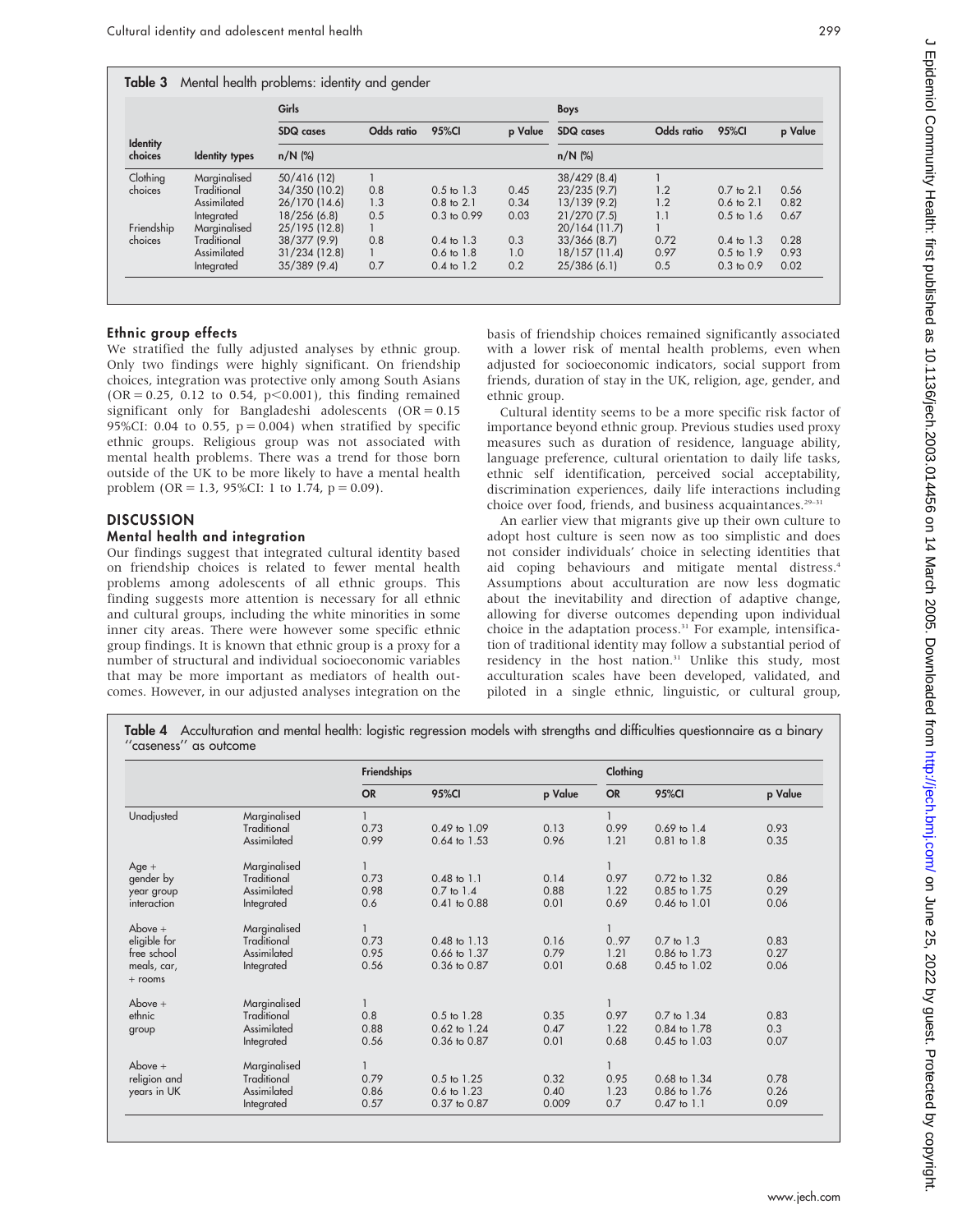precluding their use in comparative research.<sup>32</sup><sup>33</sup> The implications of such work are that immigration, health, nationality, education, asylum, and social policy may encourage particular cultural identities that carry higher risks of mental health problems.<sup>4 18 33 34</sup> In particular, policies that do not encourage integration may lead to poorer health outcomes.4

#### Friendships of the same or different gender and race

Despite integration being healthy, segregated local communities and same culture friendship groups are common. A previous study reported that traditionalism was more common among women but this study did not explore the relation with mental distress or health.<sup>33</sup> Traditional friendship choices may minimise the stress related to facing new dress, beliefs, diets, attitudes, religion, and lifestyle. Gender roles may also place constraints on the impact of acculturative experiences; this may explain the lower risk of mental health problems only among girls making integrated clothing choices in the partially adjusted models. It is well known that higher rates of mental health problems among girls, irrespective of cultural or ethnic origin,<sup>35</sup> emerge during puberty and are explained by gender differences in roles, family environments, and stressful events.<sup>35</sup> These gender related risks of psychopathology persist into adulthood, with early maturing girls being particularly prone to psychopathology, especially with additional life events and stresses.<sup>35-38</sup> Therefore, late maturing girls may carry a lower risk of mental health problems, as this protects them from life events associated with mixed gender relationships that are characteristic of puberty. Family environments may also influence maturation, which in turn influences degree of traditionalism and integration in terms of friendships. For example, family relationships are powerful influences even on the age of menarche and puberty.<sup>38</sup> Therefore, it is possible that protective family environments delay maturation, and this may diminish the risk of mixed gender relationships and reduce stress between adolescents and their parents. There are several other reasons why boys and girls differ on levels of attachment and intimacy, and select friends of the same gender and race.<sup>39-41</sup> Immigrant adolescents differ from nonimmigrants in seeking more similarity between themselves and others when choosing friends.<sup>43</sup> African Americans' ethnic identity was a more important determinant of friendship choices than either academic achievements or similarity in terms of using substances.<sup>22</sup> More evidence for same race/ culture friendships arise from studies reporting that the cross cultural friendships of African Americans are less reciprocal than same culture friendships.<sup>41 43</sup> Cultural representations that are found in school education curriculums and immigration policies must be tackled to encourage integration while tackling other social processes that encourage segregation. Understanding the persistence of traditional social groups and identities is crucial for the development of

## Key points

- Integrated friendship choices confer some advantage for all cultural groups
- Bangladeshi and South Asian pupils with integrated friendship choices had lower levels of mental health problems than white pupils
- Girls with integrated clothing choices and boys with integrated friendship preferences have fewer mental health problems.

public health and social policies that will ensure social inclusion.

#### Clothing choices and culture

We found integrated clothing choices were associated with fewer mental health problems among girls, but the effect did not reach statistical significance, although the point estimate odds ratio of 0.68–0.7 was unchanged by adjustment. Girls making integrated clothing choices may already be healthier or more able to negotiate clothing restrictions placed upon them. Alternatively, girls making integrated clothing choices may have more permissive families with whom they can negotiate a modification of cultural norms, and more permissive family environments may be associated with better mental health. Another study of clothing choice and mental distress found that those with emotional disturbances did not use clothes to influence their moods, perhaps allowing for more conformity.44 Our findings were less compelling for clothing choices. Several explanations can account for this. Clothing is linked to self esteem and clothing choices can influence mood.<sup>44</sup> However, school uniforms, economic and religious constraints may influence these far more than personal choice. Therefore, clothing choices may be subject to more contextual influences than friendship choices. For example, not all ethnic groups have a unique dress code. Furthermore, most boys, whether from traditional families or not, wear westernised clothes. Similarly, girls may be more influenced by fashion trends or poverty rather than by identity.

#### Limitations of the study

Entering ethnicity into models had little impact on the associations between cultural identity measures and mental health outcomes. This may reflect similar relations between cultural identity and mental health in each of the ethnic groups, or a lack of power to detect differences in specific ethnic groups. The ethnic group subanalyses suggested that integration may be a protective factor for South Asians, and specifically for Bangladeshi pupils. However, it may be that the non-Asian ethnic categories were not culturally homogenous groups. Therefore, non-significant findings in the other groups may reflect negative confounding because of aggregation of specific ethnic groups. Alternatively, the sample sizes of other ethnic groups may be inadequate to detect an effect, or the magnitude of the effects of acculturation may vary by ethnic groups, with smaller effects not being detectable in this study. In contrast with our findings, fewer mental health problems among those choosing friends from the same culture may be expected on the basis of the ethnic density hypothesis; this predicts that living

#### Policy implications

- Gender roles interact with acculturation to produce different risks of mental health problems for specific cultural identities, requiring gender specific education, immigration, and social policies.
- Health, education, and social care policies that encourage integrated friendships are likely to be beneficial for the mental health of girls and boys, of all cultural groups.
- Understanding the reasons why boys and girls make traditional and marginalised friendship choices is important to unravel; marginalisation and traditionalism are common so interventions that encourage transitions to integrated friendships are needed.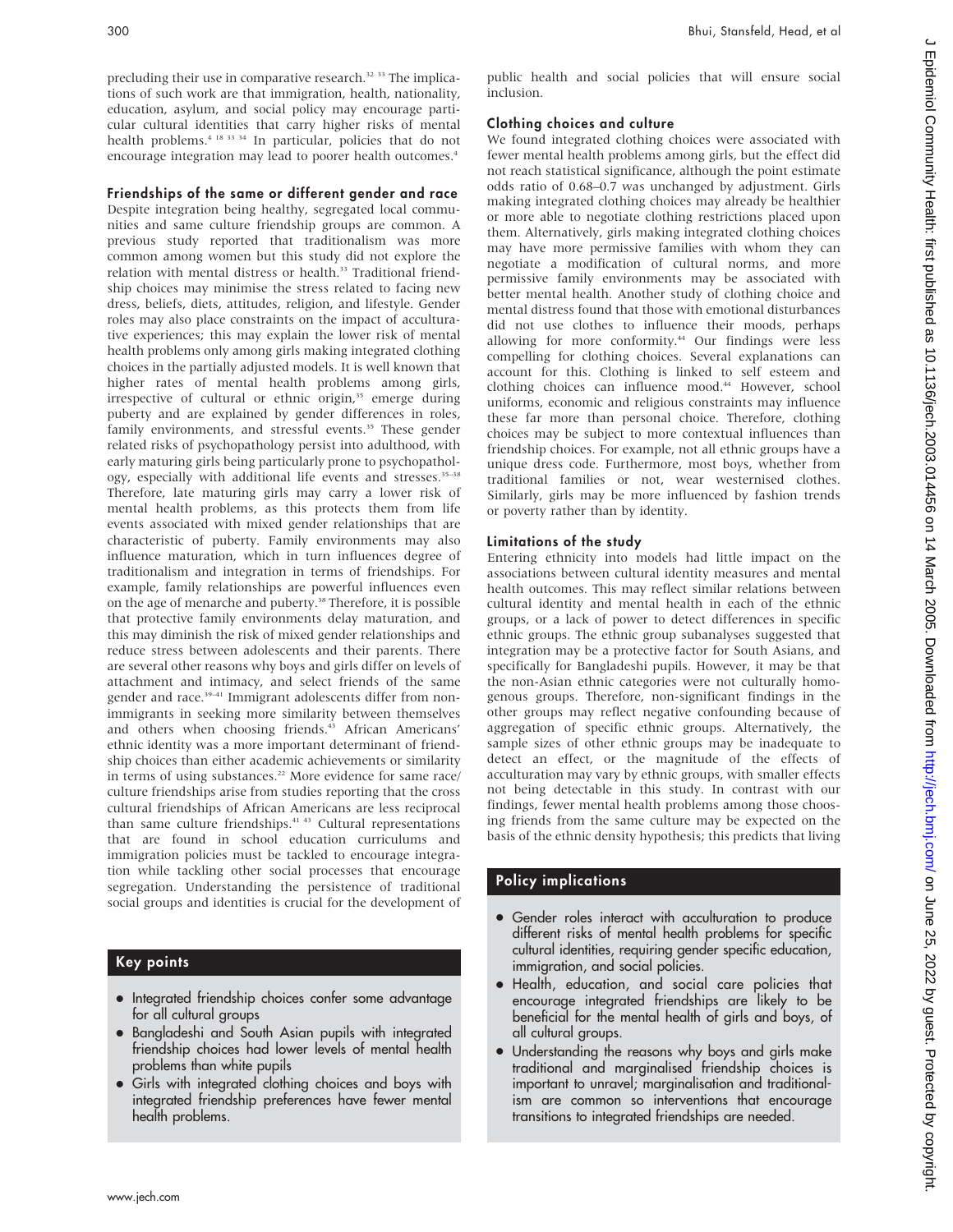in an area with people from the same cultural group, as is the case with our Bangladeshi subjects, reduces the risk of mental health problems.<sup>45</sup> The study was also limited by the number of domains we used; future work will need to pilot similar work using more domains of cultural identity.

#### Future research and policy

These findings are intriguing and argue for more research into processes of transition across identity groups, for new migrants and younger people born in migrant families in the UK, and taking account of more domains to measure identity. For adolescents, acculturation may be understood as a process of adaptation to an adult world, as well as reconciling cultural differences in proximate social groups. Such work will need qualitative and quantitative longitudinal designs, and must ensure adequate sample sizes for individual level analyses, and sampling across a range of socioeconomic contexts to enable multilevel modelling to unravel contextual contributions. Future research may also progress to measure the relation of cultural identity on a number of domains with distinct diagnostic groups, alongside the impact of life events on the onset and course of mental health problems among adolescents.46 47 Young refugees for example, and immigrant groups to other continents will differ in their country of origin profile from migrants to the UK. This work will need to be replicated in other countries on other cultural groups.<sup>46 47</sup> The implications for educational policy include giving attention to exploration of cultural identity in schools, perhaps with a review of educational materials to ensure thoughtful and non-discriminatory representations of culture, but also policies in all social institutions that encourage and facilitate cultural integration.

#### ACKNOWLEDGEMENTS

The study was commissioned by the East London and The City Health Authority to inform their Health Action Zone. ST is funded by a DH Career Scientist award in Public Health. The data collection was funded by East London and City Health Authority. We are grateful to the support of the schools, parents, and students involved in this study.

#### Authors' affiliations .....................

K Bhui, S Stansfeld, J Head, M Haines, S Hillier, S Taylor, R Booy, Barts and London Medical School, Institute of Community Health Sciences, Queen Mary University of London, UK

R Viner, Great Ormond St Hospital, London, UK

J Head, R Viner, University College London, UK

Conflicts of interest: none declared.

#### APPENDIX 1: CULTURAL IDENTITY QUESTIONS

The following questions are about how similar or different you feel from people in your race or ethnic group.

#### IS YOUR CHOICE IN CLOTHES SIMILAR TO PEOPLE FROM YOUR RACE/ETHNIC GROUP?

- $\bullet$  1 No
- 2 A little like them
- 3 Quite a lot like them
- 4 Mostly like them

#### IS YOUR CHOICE IN CLOTHES SIMILAR TO PEOPLE FROM OTHER RACES/ETHNIC GROUPS?

- $\bullet$  1 No
- 2 A little like them
- 3 Quite a lot like them
- $\bullet$  4 Mostly like them

#### DO YOU HAVE MANY GOOD FRIENDS WHO BELONG TO YOUR RACE/ETHNIC GROUP?

- $\bullet$  1 None
- $\bullet$  2 Some
- 3 Quite a lot
- N 4 Most or all of them belong to my own race/ethnic group

#### DO YOU HAVE MANY GOOD FRIENDS WHO BELONG TO OTHER RACES/ETHNIC GROUPS?

- $\bullet$  1 None
- $\bullet$  2 Some
- 3 Quite a lot
- N 4 Most or all of them belong to other races/ethnic groups

#### **REFERENCES**

- 1 Redfield R, Linton R, Herskovits MJ. Memorandum on the study of acculturation. Am Anthropologist 1936;38:149-52.
- 2 Fullilove MT. Psychiatric implications of displacement: contributions from the
- psychology of place. Am J Psychiatry 1996;1**53**:1516–23.<br>3 **Roberts RE**, Attkisson CC, Rosenblatt A. Prevalence of psychopathology<br>3 among children and adolescents. Am J Psychiatry 1998;1**55**:715–25.
- 4 Berry J. Immigration, acculturation, adaptation. Applied Psychology 1997;46:5–68.
- 5 Richmond AH. Globalization: implications for immigrants and refugees. Ethn Racial Stud 2002;25:707–7.
- 6 Carballo M, Divino JJ, Zeric D. Migration and health in the European Union. Trop Med Int Health 1998;3:936–44.
- 7 Alderete E, Vega WA, Kolody B, et al. Effects of time in the United States and Indian ethnicity on DSM-III-R psychiatric disorders among Mexican Americans in California. J Nerv Ment Dis 2000;188:90–100.
- 8 Cederblad M, Hook B, Irhammar M, et al. Mental health in international adoptees as teenagers and young adults. An epidemiological study. J Child<br>Psychol Psychiatry 1999;40:1239–48.<br>9 **Bhugra D**, Bhui K. The Asian cultural identity schedule: an investigation of<br>culture and deliberate self harm
- 
- 10 **Bhugra D**, Baldwin DS, Desai M, et al. Attempted suicide in west London, II.<br>
Inter-group comparisons. Psychol Med 1999;29:1131-9.<br>
11 **Fichter MM**, Elton M, Diallina M, et al. Mental illness in Greek and Turkish<br>
12
- 
- psychopathology and self-concept in adolescents: a test of the migration-
- morbidity hypothesis. Compr Psychiatry 1994;35:393–404.<br>13 **Nazroo J**. *Ethnicity and mental health.* London: Policy Studies Institute, 1997.<br>14 **Holman EA**, Silver RC, Waitzkin H. Traumatic life events in primary care
- patients: a study in an ethnically diverse sample. Arch Fam Med 2000;9:802–10.
- 15 Escobar JI, Hoyos NC, Gara MA. Immigration and mental health: Mexican Americans in the United States. Harv Rev Psychiatry 2000;8:64–72.
- 16 Davies LC, McKelvey RS. Emotional and behavioural problems and competencies among immigrant and non-immigrant adolescents. Aust N Z J Psychiatry 1998;32:658–65.
- 17 Berry W. Acculturation as varieties of adaptation. In: Padilla A, ed. Acculturation: theory, models and some new findings. Bolder, CO: Westview, 1980:9–25.
- 18 Ben-Shalom U, Horenczyk G. Acculturation orientations. J Cross Cult Psychol 2003;34:176–88.
- 19 **Goodman R**, Meltzer H, Bailey V. The strengths and difficulties questionnaire:<br>a pilot study on the validity of the self-report version. Int Rev Psychiatry 2003;15:173–7.
- 20 Goodman R, Ford T, Simmons H, et al. Using the strengths and difficulties uestionnaire (SDQ) to screen for child psychiatric disorders in a community sample. Br J Psychiatry 2000;177:534-9.
- 21 Prescott-Clarke P, Primatesta P. Health Survey for England, The health of young people 1995–97. London: The Stationery Office, 1998. 22 Hamm JV. Do birds of a feather flock together? The variable bases for African
- American, Asian American, and European American adolescents' selection of<br>similar friends. *Dev Psychol 2000;36:209*–19.
- 23 Ellis-Schwabe M, Thornburg HD. Conflict areas between parents and their adolescents. J Psychol 1986;120:59–68.
- 24 Boydell J, van Os J, McKenzie K, et al. Incidence of schizophrenia in ethnic minorities in London: ecological study into interactions with environment. BMJ 2001;323:1336–8.
- 25 Health Education Authority. Young people and health: health behaviour in school-aged children. London: HEA, 1997.
- 26 Rogers A, Karlsen S, McCarthy M, et al. Camden and Islington Young People and Health project. Survey of health behaviours and attitudes in 993 15 year olds in C & I schools. London: Department of Epidemiology and Public Health, University College London Medical School, 1995.
- 27 West P, Sweeting H. Background, rationale and design of the West of Scotland 11 to 16 study. Glasgow: Medical Sociology Unit, Medical Research Council, 1996.
- 28 Zimet GD, Dahlem NW, Zimet SG, et al. The multidimensional scale of social support. J Pers Assess 1988;52:30–41.